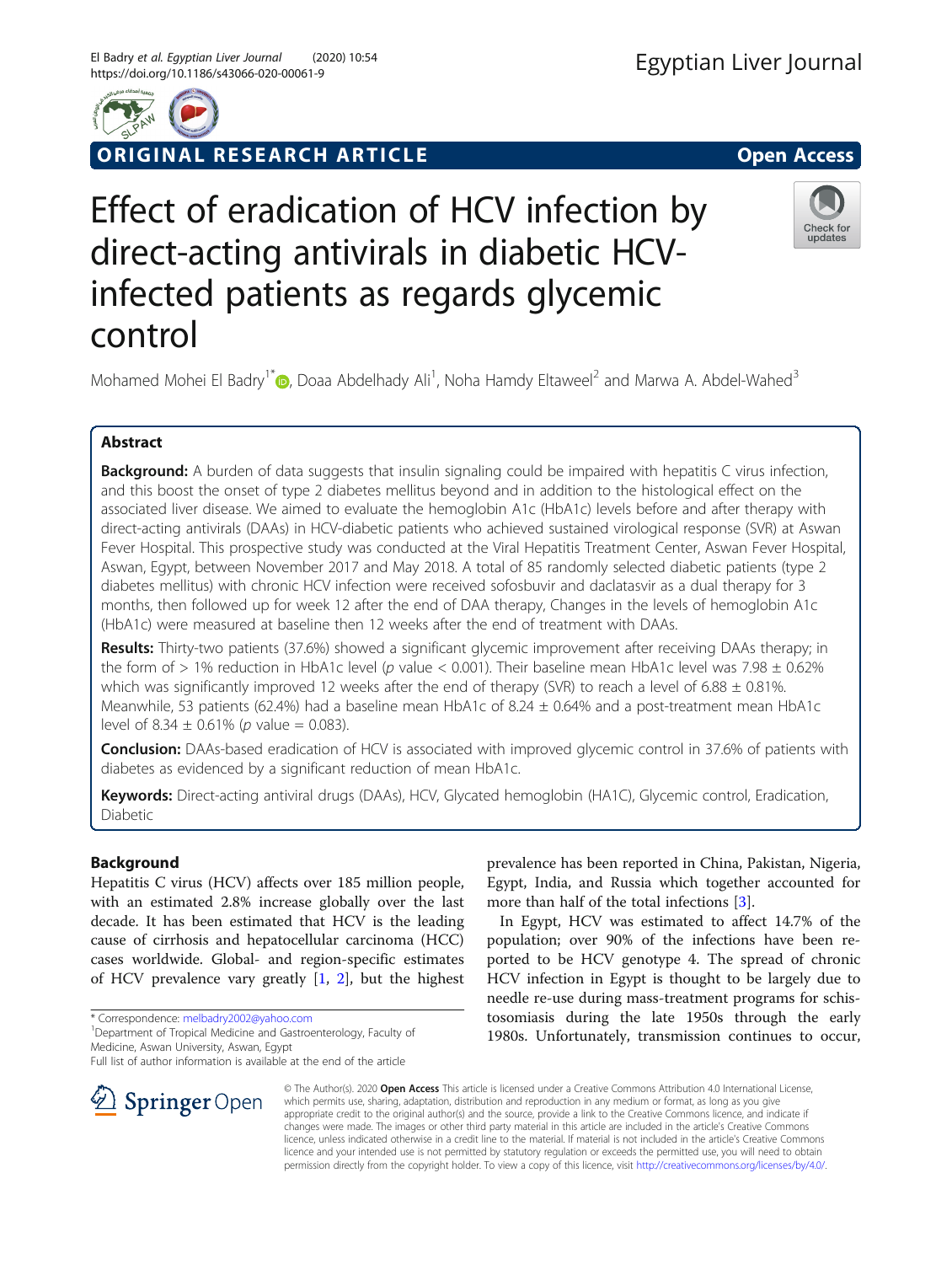primarily through iatrogenic sources, such as blood transfusions, injections, and dental care [\[4](#page-5-0)].

It is widely recognized that there is a link between infection with HCV and type 2 diabetes mellitus (T2DM). Patients chronically infected with HCV are 4 times more likely to have T2DM than HCV negative subjects. Several studies focused on the treatment of HCV with pegylated interferon (peg)/ribavirin (RBV) based therapy prior to the widespread use of the new direct-acting antiviral drugs (DAAs) [[5\]](#page-5-0).

With recent advances, many DAAs developed and led to a more promising future for HCV infected patients. Excellent advantages were related to their high potency, pangenotypic coverage and intermediate to high barrier to resistance. They paved the way to the possible application of oral interferon-free regimens. In addition, these regimens can be taken once daily and may result in global HCV eradication in the near future  $[6]$  $[6]$ .

The effect of sustained virological response (SVR) on various clinical outcomes provides another line of evidence linking HCV infection with Insulin resistance (IR). Sustained virological response (SVR) is associated with a reduction in HCC incidence, liver-related mortality, and overall mortality. A number of clinical trials demonstrate that SVR was associated also with improved IR. For instance, a longitudinal study of the Hepatitis C Antiviral Long-Term Treatment against Cirrhosis Trial found that SVR was associated with an improvement in IR [[7\]](#page-5-0). Another study based on the Milan Safety Tolerability study cohort found a reduction of de novo IR development in SVR patients compared to non-SVR patients although the mean baseline and post-treatment Homeostatic Model Assessment for Insulin Resistance (HOMA) values were similar in SVR patients [\[8](#page-5-0)]. Gilad et al. (2019) reported that HCV eradication leads to a decrease in HbA1c  $\geq$  0.5% with no increase in diabetes medications or a decrease in diabetes medications with a stable HbA1c. Thus, the association between HCV eradication and glycemic improvement has been widely postulated. However, a little is known about the exact percent of glycemic improvement within SVR patients. Therefore, the aim of this study is to evaluate the HbA1c levels before and after therapy with DAAs in HCV-diabetic patients who achieved SVR [\[9](#page-5-0)].

# Methods

This prospective observational study was done in the Viral Hepatitis Treatment Center, Aswan Fever Hospital, Egypt, which is one of the centers affiliated to the Egyptian National Committee for Control of Viral Hepatitis (NCCVH) in the period between November 2017 and May 2018. Preliminary, 100 randomly selected diabetic patients with chronic HCV infection who intended to receive DAAs were participated, then followed up for week

12 after the end of DAAs therapy, only 85 patients continued till the end of the study. The remaining fifteen patients were excluded due to loss of follow-up, also those who demonstrated a viremic relapse 4 weeks after the end of therapy and remained HCV-RNA positive at week 12 were excluded.

The study was performed according to the ethical guidelines of the 1975 Declaration of Helsinki after approval from the Institutional Review Board (IRB) for human subject research at the National Hepatology and Tropical Medicine Research Institute. Written informed consents were obtained from all enrolled participants before enrolment to the study. Diabetes was defined according to American Diabetes Association (ADA) guidelines and confirmed by a hemoglobin Alc  $> 6.5\%$  [\[10](#page-5-0)]. The SVR was defined as undetectable HCV-RNA at week 12 after the end of therapy. The stated glycemic improvement in our study was defined as a  $\geq$  1% reduction of baseline HbA1c levels. Other previous studies involving DAAs therapy reported a decline of HbA1C by  $0.5-1.95\%$  [\[9](#page-5-0), [11](#page-5-0)].

Patients were included in the study according to the standardized protocol for HCV management issued by NCCVH. Key exclusion criteria were Child–Turcotte– Pugh (CTP) class C, hemoglobin level < 10 g/dL, platelet count < 50,000/mm3, hepatocellular carcinoma (HCC) except 6 months following a successful intervention and cure with no proof of recurrence by dynamic imaging (CT, MRI), extra-hepatic malignancy except after 2 years of cure, co-infection with hepatitis B or HIV, and hypersensitivity to any of study medications. All patients included in this study were subjected to full history taking and thorough clinical examination. Baseline demographics (age, gender, and treatment medications) were recorded. Baseline laboratory investigations were done, including complete blood count (CBC), prothrombin time (PT), international normalized ratio (INR), hemoglobin A1c (HbA1c), renal function tests (BUN, creatinine), hepatitis B virus surface antigen (Hbs Ag), alpha fetoprotein (AFP), and liver function tests including AST and ALT. Patients were followed up for 12 weeks after the end of DAAs therapy and post-treatment laboratory values were obtained at the time of SVR response (HCV-RNA clearance 12 weeks after the end of therapy).The analysis of CBC was done using Coulter LH 750 Cell Counter, measurement of PT was performed using Stago Compact Autoanalyzer using Neoplastine CI Plus supplied by Diagnostica Stago and serum chemistry was performed using Beckman Coulter AU480 Autoanalyzer, HCV (RNA) PCR using the COBAS® TaqMan® HCV Test v2.0. The HbA1c measurement is based on a turbidimetric inhibition immunoassay (TINIA) principle and was performed using Roche Diagnostics Cobas c 311 Autoanalyzer.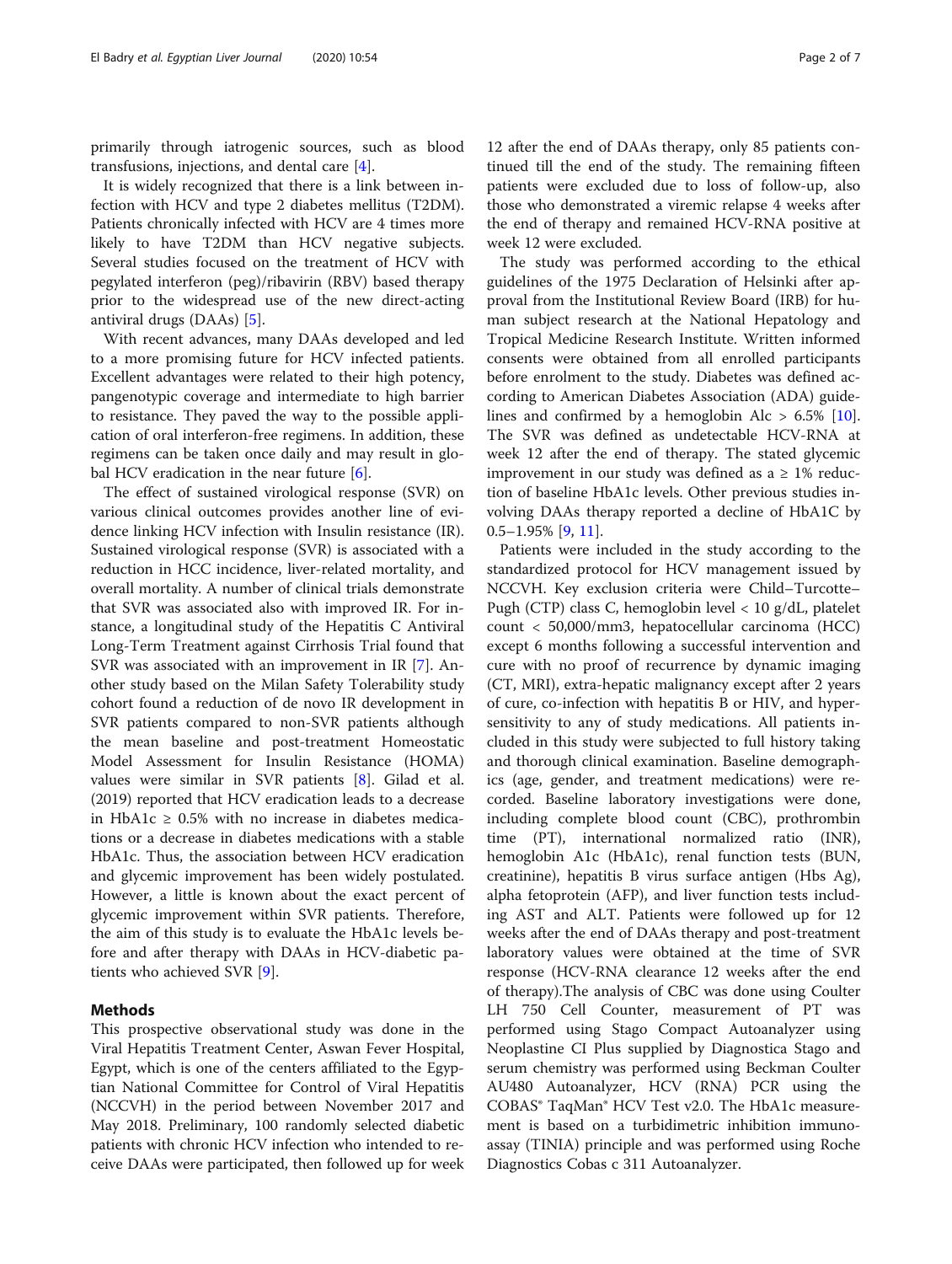## Statistical analysis

Statistical analysis was done using IBM SPSS software version 20. The values for the biochemical markers were expressed as mean and standard deviation in case of parametric data, and as median and interquartile ranges in case of skewed data, while categorical variables were summarized using frequency measures. Independent t test was used in the comparison between two groups with quantitative data and parametric distribution and Mann-Whitney test was used in the comparison between two groups with quantitative data and non-parametric distribution. Chi-square test was used in the comparison between two groups with qualitative data and Fisher exact test was used instead of the chi-square test when the expected count in any cell found to be less than 5. Univariate analysis was performed using paired  $t$  test for continuous variables. In all statistical analyses,  $p < 0.05$ was considered significant.

# Results

This study included 85 adult diabetic patients with chronic HCV infection, 5 patients (5.8%) of them were cirrhotic (child A) and 14 patients (16.4%) were hypertensive; by history and clinical examinations, there were no any associated diabetic microvascular or macrovascular complications. All included patients were HCV genotype 4. The mean (SD) diabetic duration of the enrolled patients was 11 (5.3). The baseline demographic and clinical characteristics of all included patients are summarized in Table [1](#page-3-0). Table [2](#page-3-0) demonstrates the statistical comparison of the post-treatment parameters in glycemic improved patients versus glycemic non-improved patients.

Statistical comparison between pre-treatment and post-treatment parameters in both glycemic improved and glycemic non-improved patients are shown in Tables [3](#page-4-0) and [4,](#page-4-0) respectively. At the end of therapy, there was a significant decrease in hemoglobin, bilirubin, AST, ALT levels, AFP, and FIB-4 scores, in both studied groups ( $p$  value < 0.001) (Table [4\)](#page-4-0).

At the end of treatment, 32 patients (37.6%) showed a significant improvement in the form of  $> 1\%$  reduction in HbA1c level ( $p$  value < 0.001). Their baseline mean HbA1c level was  $7.98 \pm 0.62\%$  which was significantly improved at the end of therapy to reach a level of 6.88 ± 0.81%. Meanwhile, 53 patients (62.4%) had a baseline mean HbA1c of  $8.24 \pm 0.64\%$  and a post-treatment mean HbA1c level of  $8.34 \pm 0.61\%$  (*p* value = 0.083).

# **Discussion**

Chronic HCV infection is a major health-related burden in Egypt which affects 14.7% of the Egyptian population. Moreover, the incidence rate of HCV infection was reported to range between 2 and 6 per 1000 every year; this leads to an estimated 170,000 new cases every year to add to the 11.5 million patients suffering from the disease. Chronic infection with HCV is the leading cause of end-stage liver disease, HCC, and liver-related death in Egypt [[12](#page-5-0)]. However, with a recent introduction of genotype 4 effective DAAs to the treatment protocol, there was a revolutionary reduction HCV epidemic in Egypt; DAAs combinations were reported to show high rates of SVR and pan-genotypic clinical efficacy in HCV genotypes  $1-6$  [\[13\]](#page-5-0).

On the other hand, the current body of evidence shows a higher prevalence of T2DM among patients with chronic HCV infection, it was proposed that HCV proteins increase serine and threonine phosphorylation of insulin receptor substrate-1, which contributes to insulin resistance. In addition, HCV proteins enhance the release of proinflammatory cytokines such as interleukin-6 and tumor necrosis factor-α, which then upregulate gluconeogenesis and enhance lipid accumulation in the liver [\[14](#page-5-0)].

Therefore, it is presumed that effective HCV management would result in improved glycemic control in diabetic patients. A growing body of evidence has shown a promising role of effective HCV eradication on glycemic control of diabetic patients; previous reports showed that the change in HbA1c was greater in those who achieved SVR (0.98%) with DAAs than in those who sustained treatment failure. Also, the use of anti-diabetic medications decreased more in patients who achieved SVR than in those who failed to achieve SVR [[15\]](#page-6-0).

This was further confirmed by recent studies focusing on the association of SVR achievement and the glycemic improvement in HCV patients who received DAAs regimen [[15,](#page-6-0) [16](#page-6-0)]. Meanwhile, we conducted our study only on patients who achieved SVR, in order to verify whether this suggested improvement is occurring to all patients who achieved SVR with DAAs or not.

The drop in average HbA1c level after treatment was greater in 37.6% of our included patients, from 7.98 to 6.88% (yielding a mean HA1C difference more than 1%), than in those for whom glycemic control failed (from 8.24 to 8.34%). Moreover, our results revealed that those who achieved a significant glycemic improvement were less likely to have hepatic fibrosis as presented by the FIB-4 score. In agreement with our findings, Abdel Alem and his colleagues reviewed the clinical records of 65 diabetic HCV patients; there were statistically significant declines in fasting plasma glucose and HbA1c values at SVR24. Notably, whatever the degree of hepatic fibrosis, the level of fasting plasma glucose and HbA1c decreased at SVR24 in comparison to the baseline level. The improvement rate of HbA1c was as high as 78% of the included patients [[17\]](#page-6-0).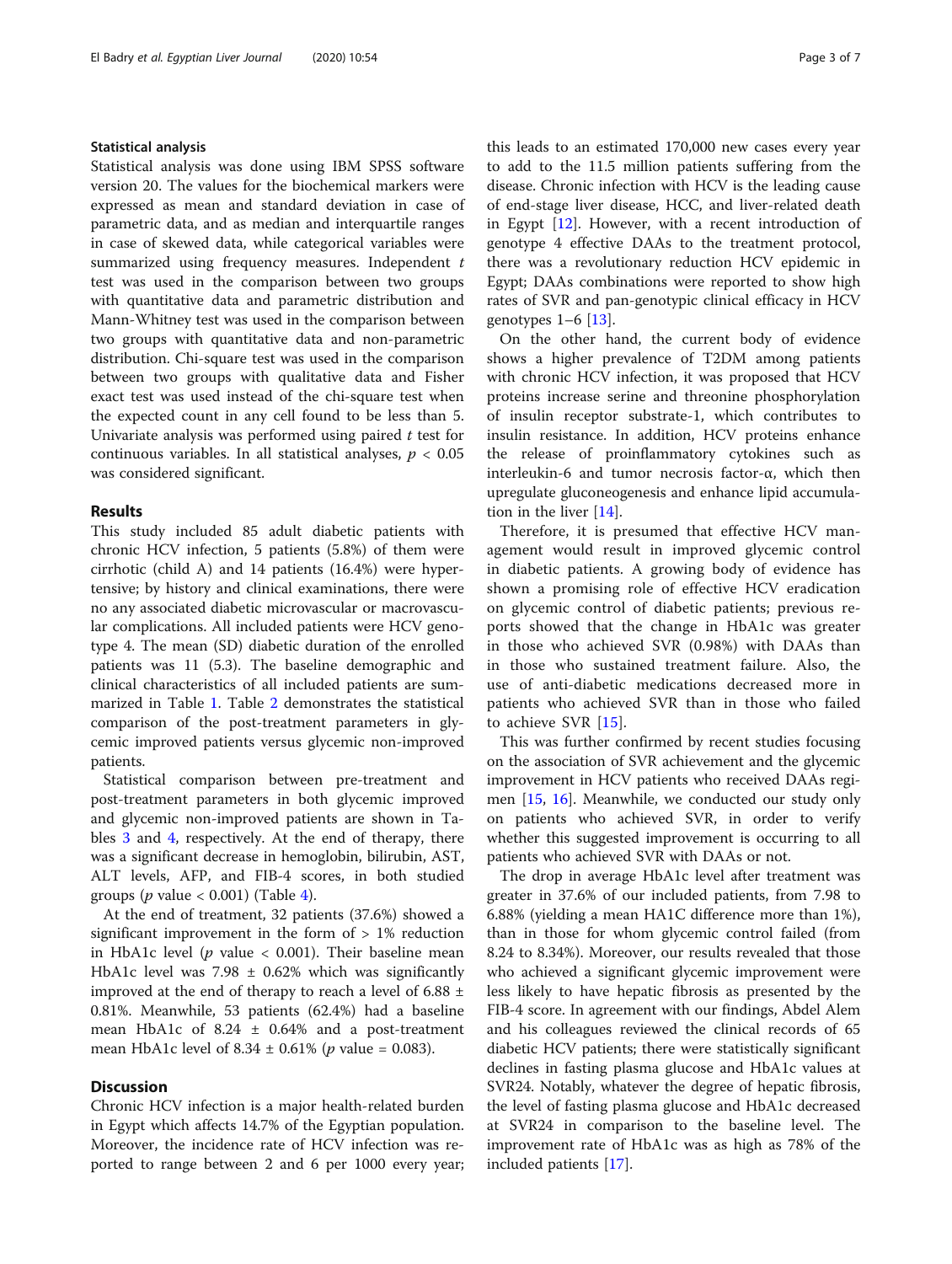<span id="page-3-0"></span>

|  | <b>Table 1</b> Baseline demographic and clinical characteristics of all included patients |  |  |  |
|--|-------------------------------------------------------------------------------------------|--|--|--|

|                                                  | Glycemic non-improved<br>Patients ( $no = 53$ ) | Glycemic improved<br>Patients ( $no = 32$ ) | P value |
|--------------------------------------------------|-------------------------------------------------|---------------------------------------------|---------|
| Male, $n$ $%$                                    | 21(39.6%)                                       | 12(37.5%)                                   | 0.846   |
| Age (year) <sup>a</sup>                          | $55.26 \pm 9.24$                                | $57.50 \pm 7.37$                            | 0.248   |
| Insulin therapy, $n$ (%)                         | 23(43.4%)                                       | 13(40.6%)                                   | 0.538   |
| Oral hypoglycemic therapy, n (%)                 | 30(56.6%)                                       | 19(59.4%)                                   | 0.538   |
| Family history of DM, n (%)                      | 29(54.7%)                                       | 15(46.9%)                                   | 0.483   |
| Hemoglobin (g/dL) <sup>a</sup>                   | $12.98 \pm 1.34$                                | $13.07 \pm 1.05$                            | 0.764   |
| Leukocytes ( $\times$ 103/µL cells) <sup>a</sup> | $6.53 \pm 1.67$                                 | $6.53 \pm 1.91$                             | 0.998   |
| Platelets ( $\times$ 103/µL cells) <sup>a</sup>  | $223.57 \pm 50.09$                              | $206.56 \pm 53.82$                          | 0.144   |
| Albumin $(q/dL)^a$                               | $4.25 \pm 0.42$                                 | $4.30 \pm 0.40$                             | 0.622   |
| Bilirubin, total (mg/dL) <sup>a</sup>            | $0.81 \pm 0.15$                                 | $0.78 \pm 0.22$                             | 0.436   |
| INR <sup>a</sup>                                 | $1.29 \pm 1.36$                                 | $1.41 \pm 1.75$                             | 0.722   |
| AST $(IU/L)^a$                                   | $50.65 \pm 24.36$                               | $51.59 \pm 28.20$                           | 0.871   |
| ALT $(IU/L)^a$                                   | $55.71 \pm 27.48$                               | $64.13 \pm 35.90$                           | 0.227   |
| Creatinine (mg/dL) <sup>a</sup>                  | $1.02 \pm 0.86$                                 | $0.87 \pm 0.15$                             | 0.304   |
| AFP $(ng/mL)^a$                                  | $7.08 \pm 5.01$                                 | $7.41 \pm 6.24$                             | 0.789   |
| HCV RNA viral load ( $log10$ IU/mL) <sup>a</sup> | $6.77 \pm 6.661$                                | $6.77 \pm 6.640$                            | 0.847   |
| HbA1c $(%)a$                                     | $8.17 \pm 0.58$                                 | $7.91 \pm 0.69$                             | 0.062   |
| FIB-4 <sup>b</sup> score <sup>a</sup>            | $1.89 \pm 0.85$                                 | $1.75 \pm 0.76$                             | 0.442   |

a Mean ± SD. Glycemic improved group: ≥ 1% reduction of baseline HbA1c levels at SVR. Non-glycemic improved group: < 1% reduction of baseline HbA1c levels at SVR

AFP Alpha-fetoprotein, ALT Alanine transaminase, AST Aspartate transaminase, <sup>b</sup>FIB-4 score = [age 3AST]/[platelets 3 ALT1/2], INR international normalized ratio,<br>Hha Ic glycated hemoglobin HbA1c glycated hemoglobin

Table 2 Statistical comparison of the post-treatment parameters in glycemic improved patients versus glycemic non-improved patients

|                                                  | Glycemic non-improved<br>Patients ( $no = 53$ ) | Glycemic improved<br>Patients ( $no = 32$ ) | P value |
|--------------------------------------------------|-------------------------------------------------|---------------------------------------------|---------|
| Hemoglobin $(q/dL)^a$                            | $12.25 \pm 1.44$                                | $12.57 \pm 1.23$                            | 0.289   |
| Leukocytes ( $\times$ 103/µL cells) <sup>a</sup> | $6.98 \pm 1.72$                                 | $6.58 \pm 2.03$                             | 0.337   |
| Platelets ( $\times$ 103/µL cells) <sup>a</sup>  | $228.9 \pm 51.77$                               | $217.31 \pm 47.82$                          | 0.307   |
| Albumin $(q/dL)^a$                               | $4.28 \pm 0.39$                                 | $4.31 \pm 0.37$                             | 0.664   |
| Bilirubin, total (mg/dL) <sup>a</sup>            | $0.67 \pm 0.16$                                 | $0.67 \pm 0.19$                             | 0.848   |
| INR <sup>a</sup>                                 | $1.07 \pm 0.06$                                 | $1.07 \pm 0.09$                             | 0.992   |
| AST $(IU/L)^a$                                   | $22.38 \pm 7.83$                                | $24.53 \pm 8.27$                            | 0.232   |
| ALT $(IU/L)^a$                                   | $23.87 \pm 9.43$                                | $24.22 \pm 7.98$                            | 0.861   |
| Creatinine (mg/dL) <sup>a</sup>                  | $0.93 \pm 0.18$                                 | $0.88 \pm 0.15$                             | 0.181   |
| HbA1c $(%)a$                                     | $7.91 \pm 0.79$                                 | $6.50 \pm 0.72$                             | < 0.001 |
| AFP $(nq/mL)^a$                                  | $6.43 \pm 4.09$                                 | $6.56 \pm 5.94$                             | 0.906   |
| FIB-4 <sup>b</sup> score <sup>a</sup>            | $1.38 \pm 0.47$                                 | $1.17 \pm 0.44$                             | 0.039   |

a Mean ± SD. Glycemic improved group: ≥ 1% reduction of baseline HbA1c levels at SVR. Non-glycemic improved group: < 1% reduction of baseline HbA1c levels at SVR

AFP Alpha-fetoprotein, ALT Alanine transaminase, AST Aspartate transaminase, <sup>b</sup>FIB-4 score = [age 3AST]/[platelets 3 ALT1/2], INR international normalized ratio,<br>Hh41c glycated hemoglobin HbA1c glycated hemoglobin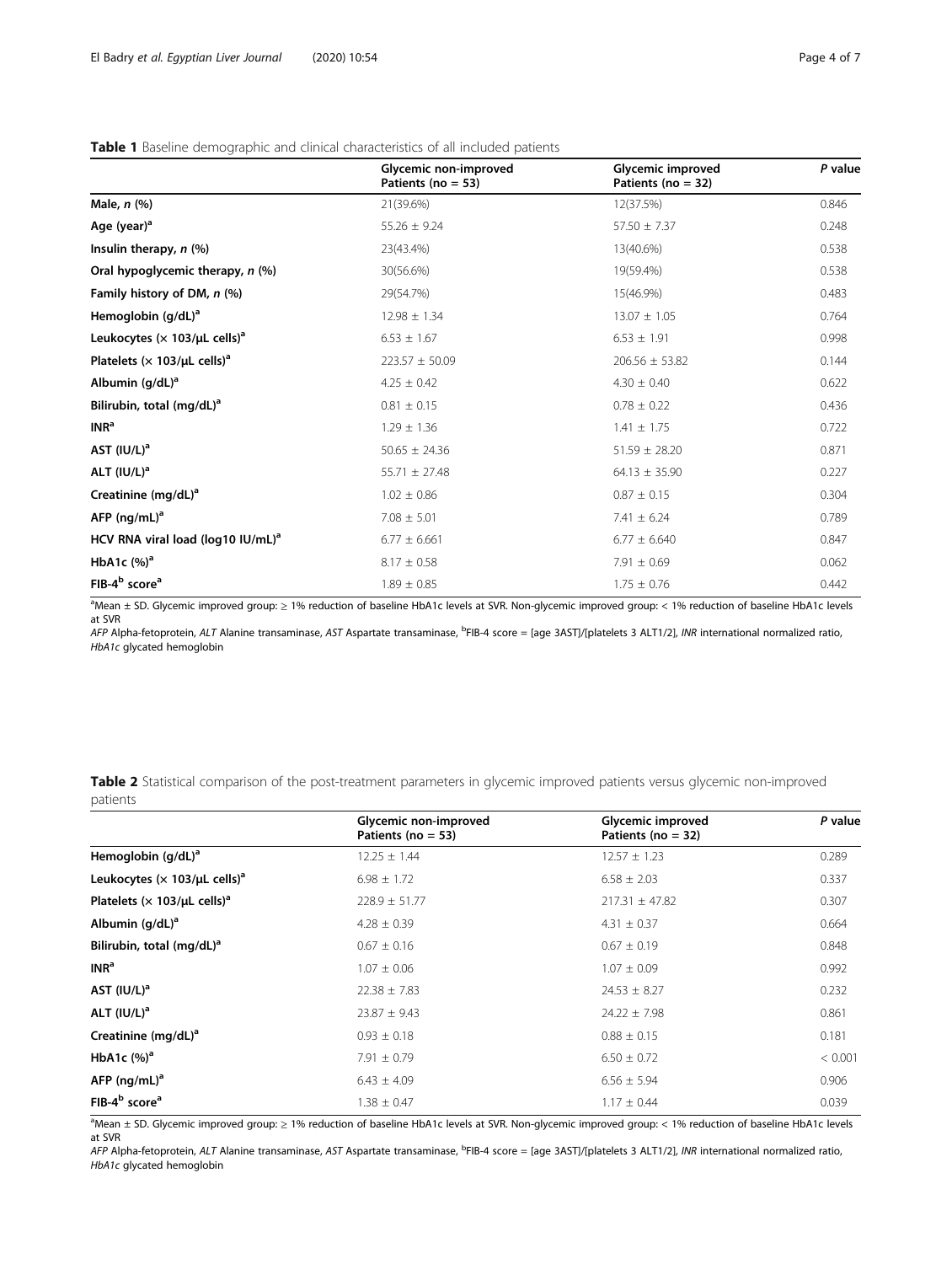<span id="page-4-0"></span>Table 3 Statistical comparison between pre-treatment and post-treatment parameters in glycemic improved patients

|                                                  | Pre-treatment ( $no = 32$ ) | Post-treatment ( $no = 32$ ) | P value |
|--------------------------------------------------|-----------------------------|------------------------------|---------|
| Hemoglobin $(q/dL)^a$                            | $13.07 \pm 1.05$            | $12.57 \pm 1.23$             | 0.002   |
| Leukocytes ( $\times$ 103/µL cells) <sup>a</sup> | $6.53 \pm 1.91$             | $6.58 \pm 2.03$              | 0.876   |
| Platelets ( $\times$ 103/µL cells) <sup>a</sup>  | $206.56 \pm 53.82$          | $217.31 \pm 47.82$           | 0.130   |
| Albumin $(q/dL)^a$                               | $4.30 \pm 0.40$             | $4.31 \pm 0.37$              | 0.501   |
| Bilirubin, total (mg/dL) <sup>a</sup>            | $0.78 \pm 0.22$             | $0.67 \pm 0.19$              | 0.009   |
| INR <sup>a</sup>                                 | $1.41 \pm 1.75$             | $1.07 \pm 0.09$              | 0.290   |
| AST $(IV/L)^a$                                   | $51.59 \pm 28.20$           | $24.53 \pm 8.27$             | 0.001   |
| ALT $(IU/L)^a$                                   | $64.13 \pm 35.90$           | $24.22 \pm 7.98$             | 0.001   |
| Creatinine (mg/dL) <sup>a</sup>                  | $0.87 \pm 0.15$             | $0.88 \pm 0.15$              | 0.525   |
| HbA1c $(%)^a$                                    | $7.91 \pm 0.69$             | $6.50 \pm 0.72$              | 0.001   |
| AFP $(nq/mL)^a$                                  | $7.41 \pm 6.24$             | $6.56 \pm 5.94$              | 0.032   |
| FIB-4 <sup>b</sup> score <sup>a</sup>            | $1.75 \pm 0.76$             | $1.17 \pm 0.44$              | 0.001   |

a Mean ± SD. Glycemic improved group: ≥ 1% reduction of baseline HbA1c levels at SVR. Non-glycemic improved group: < 1% reduction of baseline HbA1c levels at SVR

AFP Alpha-fetoprotein, ALT Alanine transaminase, AST Aspartate transaminase, <sup>b</sup>FIB-4 score = [age 3AST]/[platelets 3 ALT1/2], INR international normalized ratio,<br>Hh41c glycated hemoglobin HbA1c glycated hemoglobin

Another report from Egypt by Dawood and his colleagues who included 460 T2DM patients with chronic HCV genotype 4 infection in order to evaluate the role of DAAs therapy on glycemic status. Their results showed that almost 77% of the patients achieved the improved glycemic control status after HCV-eradication by DAAs; moreover, the HbA1c and fasting blood glucose levels changed significantly 6 months following treatment [[18\]](#page-6-0).

In concordance with our findings, Pavone and his colleagues reported a statistically significant reduction in HbA1c, with a reduction of the mean value of 1.95%, during the DAAs treatment [\[11](#page-5-0)]. The impact of HCV

eradication on the glycemic control was also evaluated by Gilad and his colleagues who studied the clinical characteristics of 122 diabetic patients with chronic HCV infection; the authors reported that HbA1c at the nearest time point before treatment was 8.4% ± 1.9%, compared with  $7.8\% \pm 1.7\%$  after treatment, a mean difference of 0.6% [[9\]](#page-5-0).

As regards to our patients who did not achieve the expected glycemic improvement at the end of therapy, this may be explained by two factors as proposed by Hashim et al. (2018); first, the etiology of T2DM in HCVinfected individuals has been postulated to result from either hepatogenous T2DM or classical T2DM due to

Table 4 Statistical comparison between pre-treatment and post-treatment parameters in glycemic non-improved patients

|                                                  | Pre-treatment ( $no = 53$ ) | Post-treatment ( $no = 53$ ) | P value |
|--------------------------------------------------|-----------------------------|------------------------------|---------|
| Hemoglobin $(g/dL)^a$                            | $12.98 \pm 1.34$            | $12.25 \pm 1.44$             | 0.001   |
| Leukocytes ( $\times$ 103/µL cells) <sup>a</sup> | $6.53 \pm 1.67$             | $6.98 \pm 1.72$              | 0.038   |
| Platelets ( $\times$ 103/µL cells) <sup>a</sup>  | $223.57 \pm 50.09$          | $228.91 \pm 51.77$           | 0.150   |
| Albumin $(q/dL)^a$                               | $4.25 \pm 0.42$             | $4.28 \pm 0.39$              | 0.249   |
| Bilirubin, total (mg/dL) <sup>a</sup>            | $0.81 \pm 0.15$             | $0.67 \pm 0.16$              | 0.001   |
| INR <sup>a</sup>                                 | $1.29 \pm 1.36$             | $1.07 \pm 0.06$              | 0.253   |
| AST $(IU/L)^a$                                   | $50.65 \pm 24.36$           | $22.38 \pm 7.83$             | 0.001   |
| ALT $\left(\frac{ U/L }{a}\right)$               | $55.71 \pm 27.48$           | $23.87 \pm 9.43$             | 0.001   |
| Creatinine $(mg/dL)^a$                           | $1.02 \pm 0.86$             | $0.93 \pm 0.18$              | 0.404   |
| HbA1c $(%)a$                                     | $8.17 \pm 0.58$             | $7.91 \pm 0.79$              | 0.001   |
| AFP $(nq/mL)^a$                                  | $7.08 \pm 5.01$             | $6.43 \pm 4.09$              | 0.012   |
| FIB-4 <sup>b</sup> score <sup>a</sup>            | $1.89 \pm 0.85$             | $1.38 \pm 0.47$              | 0.001   |

a Mean ± SD. Glycemic improved group: ≥ 1% reduction of baseline HbA1c levels at SVR. Non-glycemic improved group: < 1% reduction of baseline HbA1c levels at SVR

AFP Alpha-fetoprotein, ALT Alanine transaminase, AST Aspartate transaminase, <sup>b</sup>FIB-4 score = [age 3AST]/[platelets 3 ALT1/2], INR international normalized ratio,<br>Hh41c glycated hemoglobin HbA1c glycated hemoglobin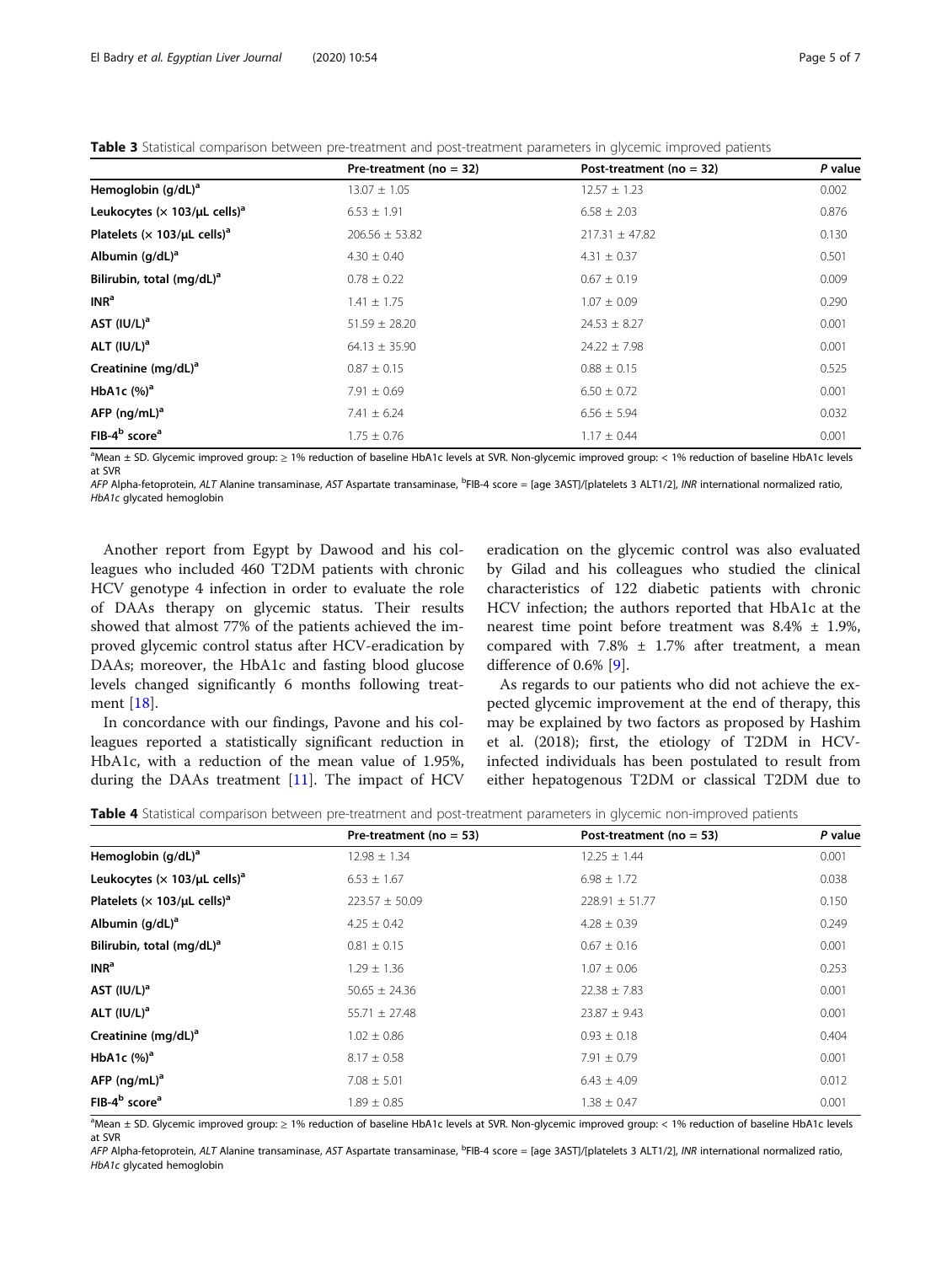<span id="page-5-0"></span>virally mediated IR. Second explanation, HCV infection may affect glucose level by an autoimmune mechanism on β cells and is not related to IR [\[19\]](#page-6-0).

However, it should be noted that there were limitations in the present study; the sample size and the duration of follow-up, it is well established that the micro-vascular complications of diabetes, including nephropathy, neuropathy, and retinopathy, improve with lowered HbA1c level. Therefore, early treatment of HCV could potentially slow the onset and progression of micro-vascular complications of diabetes. Given the study period, we were unable to evaluate whether improved glycemic control was durable beyond 3 months. Therefore, larger studies with a longer duration of follow-up are recommended to validate these findings.

# Conclusion

In conclusion, our study reported that HCV eradication with DAAs leads to a significant reduction in HbA1c level (HbA1C improvement of more than 1%) in 37.6% of patients with diabetes. Meanwhile, 62.4% patients showed a reduction in HbA1c level less than 1% at 12 weeks after the end of therapy. These findings raise the question to whether the HCV eradication may also impact the future morbidity due to T2DM and slowing the onset and progression of micro-vascular complications of diabetes, as well as the degree of improvement of hepatic fibrosis induced by chronic HCV. For this reason, close follow-up post-HCV treatment is needed, and large prospective studies are recommended to validate these results.

#### Abbreviations

AFP: Alpha fetoprotein; CTP: Child–Turcotte–Pugh; CBC: Complete blood count; DAAs: Direct-acting antivirals; Hba1c: Hemoglobin A1c; Hbs Ag: Hepatitis B virus surface antigen; HCV: Hepatitis C virus; HCC: Hepatocellular carcinoma; HOMA: Homeostatic model assessment; IRB: Institutional Review Board; IR: Insulin resistance; INR: International normalized ratio; NCCVH: National Committee for Control of Viral Hepatitis; Peg: Pegylated interferon; RBV: Ribavirin; PT: Prothrombin time; SVR: Sustained virological response; T2DM: Type 2 diabetes mellitus

#### Acknowledgements

I wish to express my great appreciation to all those who assisted us to complete this work in the Tropical Medicine Department, Aswan University Hospital.

#### Authors' contributions

MME contributed in conception of the study design, clinical supervision and acceptance of the final form of the manuscript. DAA contributed in clinical examinations and collection of data. NHE contributed in statistical analysis and writing of the manuscript. MAA contributed in the laboratory investigations' design, supervision, and writing of the manuscript. All authors read and approved the final manuscript.

#### Funding

None.

## Availability of data and materials

Data is available upon request.

#### Ethics approval and consent to participate

The study was performed according to the ethical guidelines of the 1975 Declaration of Helsinki after approval from Institutional Review Board (IRB) for human subject research at Aswan University Hospital (serial: 18-4-111-Aswu). An informed written consent was obtained from all enrolled participants before enrolment to the study.

#### Consent for publication

Non applicable.

#### Competing interests

The authors have no conflict of interest to declare.

#### Author details

<sup>1</sup>Department of Tropical Medicine and Gastroenterology, Faculty of Medicine, Aswan University, Aswan, Egypt. <sup>2</sup>Department of Moleculer genetics, National Research Center, Cairo, Egypt. <sup>3</sup>Department of Clinical Pathology, Faculty of Medicine, Ain Shams University, Cairo, Egypt.

### Received: 17 July 2020 Accepted: 26 October 2020 Published online: 10 November 2020

#### References

- 1. Mohd Hanafiah K, Groeger J, Flaxman AD, Wiersma ST (2013) Global epidemiology of hepatitis C virus infection: new estimates of agespecific antibody to HCV seroprevalence. Hepatology (Baltimore, Md) 57(4):1333– 1342
- 2. Petruzziello A, Marigliano S, Loquercio G, Cozzolino A, Cacciapuoti C (2016) Global epidemiology of hepatitis C virus infection: an up-date of the distribution and circulation of hepatitis C virus genotypes. World J Gastroenterol 22(34):7824–7840
- 3. Gower E, Estes C, Blach S, Razavi-Shearer K, Razavi H (2014) Global epidemiology and genotype distribution of the hepatitis C virus infection. J Hepatol 61(1 Suppl):S45–S57
- 4. El-Ghitany E (2019) Hepatitis C virus infection in Egypt: current situation and future perspective. J High Inst Public Health 49(1):1–9. [https://doi.org/10.](https://doi.org/10.21608/jhiph.2019.29460) [21608/jhiph.2019.29460](https://doi.org/10.21608/jhiph.2019.29460)
- 5. Hum J, Jou JH (2018) The link between hepatitis C virus and diabetes mellitus: improvement in insulin resistance after eradication of hepatitis C virus. Clin Liver Dis (Hoboken) 11(3):73–76
- 6. Gaetano JN (2014) Benefit-risk assessment of new and emerging treatments for hepatitis C: focus on simeprevir and sofosbuvir. Drug Healthc Patient Saf 6:37–45
- 7. Delgado-Borrego A, Jordan SH, Negre B, Healey D, Lin W, Kamegaya Y (2010) Reduction of insulin resistance with effective clearance of hepatitis C infection: results from the HALT-C trial. Clin Gastroenterol Hepatol 8(5):458– 462
- 8. Aghemo A, Prati GM, Rumi MG, Soffredini R, D'Ambrosio R, Orsi E, De Nicola S, Degasperi E, Grancini V, Colombo M (2012) Sustained virological response prevents the development of insulin resistance in patients with chronic hepatitis C. Hepatology 56(5):1681–1687
- 9. Gilad A, Fricker ZP, Hsieh A, Thomas DD, Zahorian T, Nunes DP (2019) Sustained improvement in type 2 diabetes mellitus is common after treatment of hepatitis C virus with direct-acting antiviral therapy. J Clin Gastroenterol 53(8):616–620
- 10. American Diabetes Association (2020) Standards of medical care in diabetes—2020. Diabetes Care 43(8):1981–1981. [https://doi.org/10.2337/](https://doi.org/10.2337/dc20-ad08c) [dc20-ad08c](https://doi.org/10.2337/dc20-ad08c)
- 11. Pavone P, Tieghi T, d'Ettorre G, Lichtner M, Marocco R, Mezzaroma I, Vullo V (2016) Rapid decline of fasting glucose in HCV diabetic patients treated with direct-acting antiviral agents. Clin Microbiol Infect 22:462.e1–462.e3
- 12. Elgharably A, Gomaa AI, Crossey MM, Norsworthy PJ, Waked I, Taylor-Robinson SD (2016) Hepatitis C in Egypt - past, present, and future. Int J Gen Med 10:1–6
- 13. Omran D, Alboraie M, Zayed RA, Wifi MN, Naguib M, Eltabbakh M, Abdellah M, Sherief AF, Maklad S, Eldemellawy HH, Saad OK, Khamiss DM, El Kassas M (2018) Towards hepatitis C virus elimination: Egyptian experience, achievements and limitations. World J Gastroenterol 24(38):4330–4340
- 14. Parvaiz F, Manzoor S, Iqbal J, Sarkar-Dutta M, Imran M, Waris G (2015) Hepatitis C virus NS5A promotes insulin resistance through IRS-1 serine